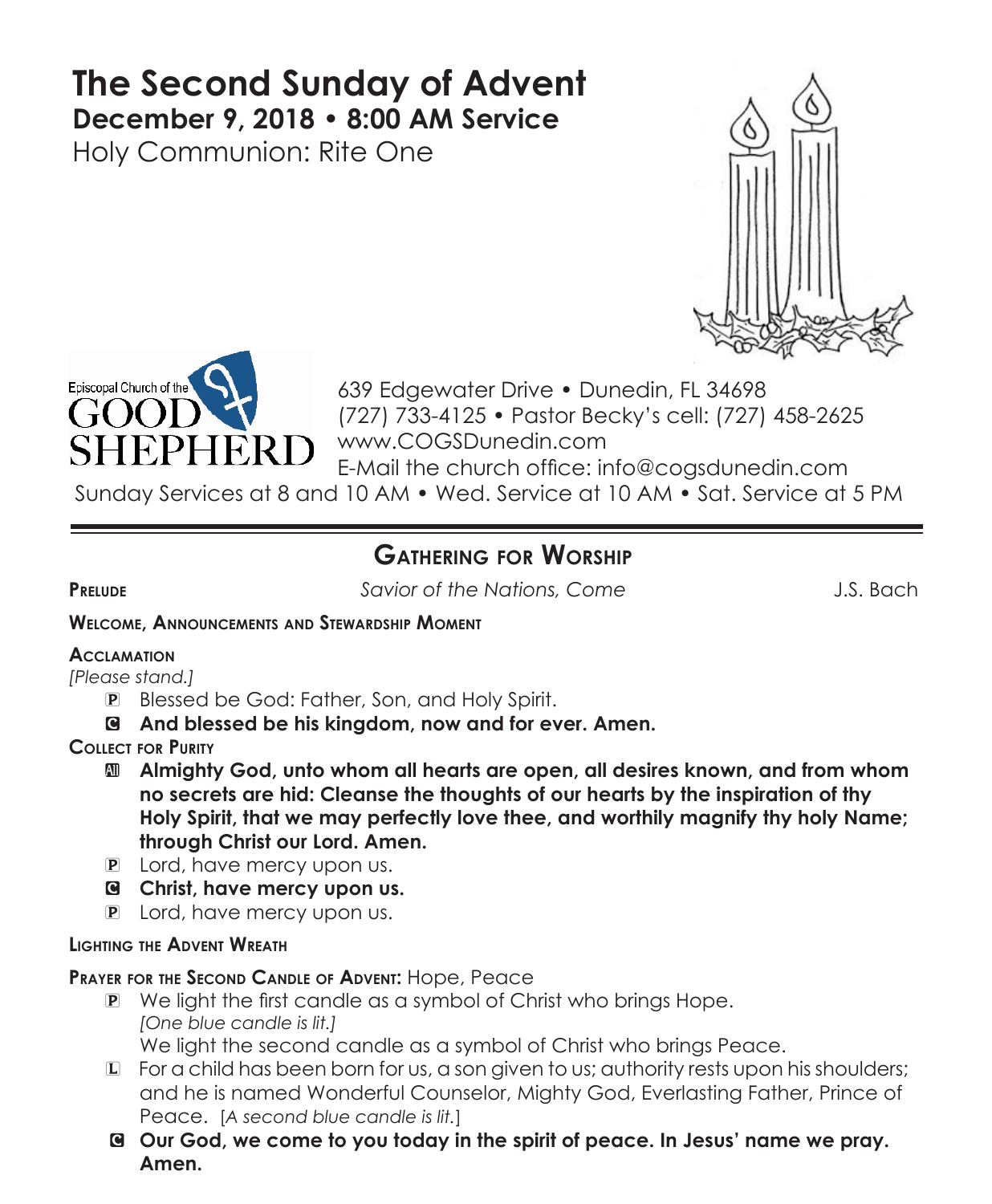#### **Collect of the Day**

- P The Lord be with you.
- C **And with thy Spirit.**
- P Let us pray... Stir up our hearts, Lord God, to prepare the way of your only Son. By his coming give to all the people of the world knowledge of your salvation; through Jesus Christ, our Savior and Lord, who lives and reigns with you and the Holy Spirit, one God, now and forever.
- C **Amen.**

## **Word of God**

**The Readings:** Baruch 5:1–9 • Canticle 16 • Philippians 1:1–11 • Luke 1:26b–38 *[Please be seated.]*

The First Reading

L *The First Reading is taken from Baruch, chapter 5…*

 Take off your mourning clothes and oppression, Jerusalem! Dress yourself in the dignity of God's glory forever. Wrap the justice that comes from God around yourself like a robe. Place the eternal one's glory on your head like a crown. God will show your brilliance everywhere under heaven. God will give you this name by which to be called forever: The Peace That Comes from Justice, The Honor That Comes from Reverence for God!

 Get up, Jerusalem! Stand on the high place, and look around to the east! See your children gathered from the west to the east by the holy one's word, as they rejoice that God has remembered them. They went out from you on foot, driven along by their enemies, but God will bring them back to you, carried aloft with glory as on a royal throne. God has ordered every high mountain and the eternal hills to be brought down, and the valleys to be filled in to level the ground so that Israel may walk safely in God's alory.

 The woods and every fragrant tree have shaded Israel with God's command. God will lead Israel with gladness by the light that shines forth from his glory, with the mercy and righteousness that come from him.

- L The Word of the Lord.
- C **Thanks be to God.**

The Psalm: [*read responsively*, La Lector/<sup>*G*</sup> Congregation]

- L *We will read responsively from Canticle 16…*
- L Blessed be the Lord, the God of Israel; he has come to his people and set them free.
- C **He has raised up for us a mighty savior, born of the house of his servant David.**
- $L$  Through his holy prophets he promised of old, that he would save us from our enemies, from the hands of all who hate us.
- C **He promised to show mercy to our fathers and to remember his holy covenant.**
- $L$  This was the oath he swore to our father Abraham, to set us free from the hands of our enemies,
- C **Free to worship him without fear, holy and righteous in his sight all the days of our life.**
- L You, my child, shall be called the prophet of the Most High, for you will go before the Lord to prepare his way,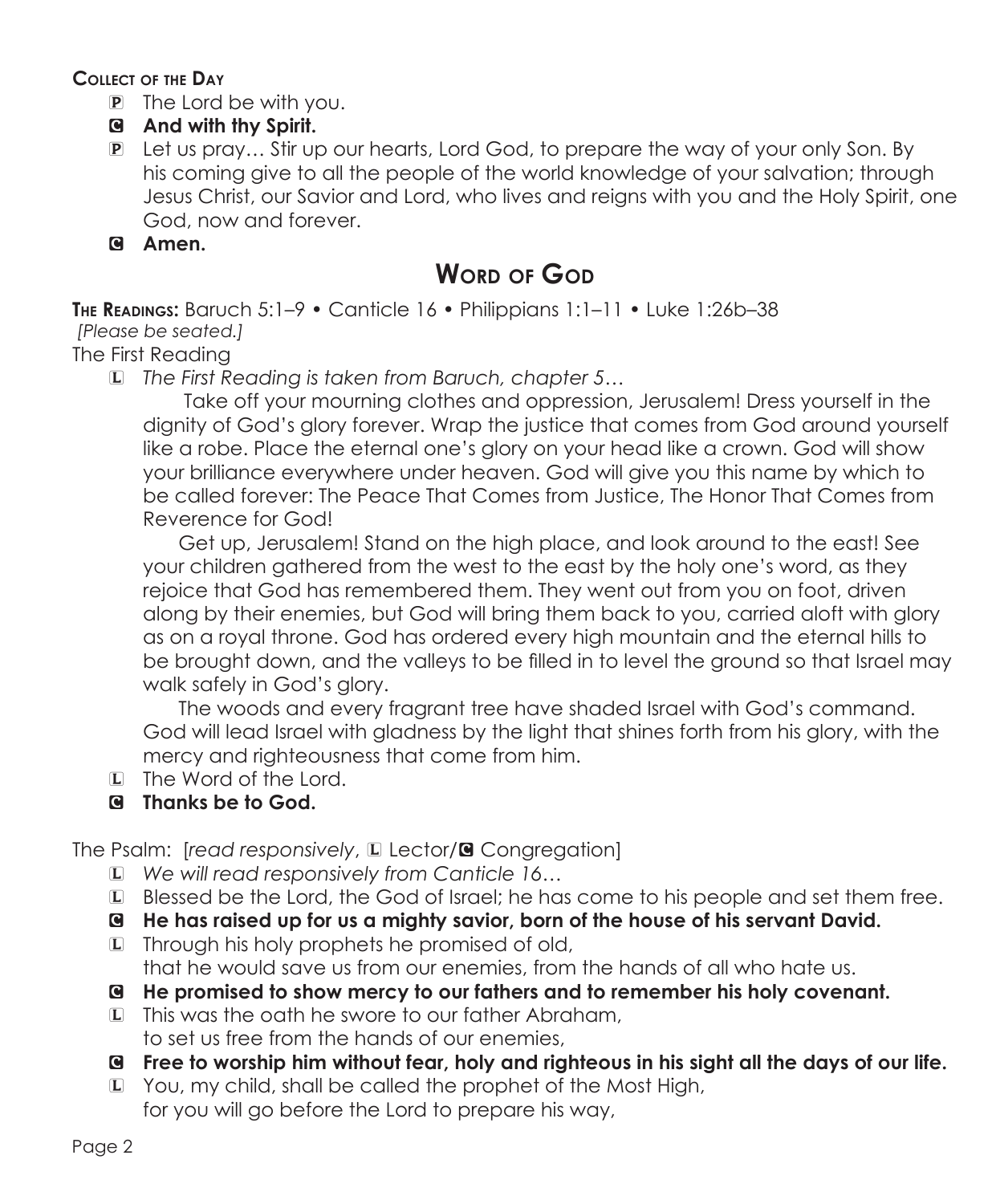- C **To give his people knowledge of salvation by the forgiveness of their sins.**
- L In the tender compassion of our God the dawn from on high shall break upon us,
- C **To shine on those who dwell in darkness and the shadow of death, and to guide our feet into the way of peace.**

The Second Reading:

L *The Second Reading is taken from Philippians, chapter 1…*

 From Paul and Timothy, slaves of Christ Jesus. To all those in Philippi who are God's people in Christ Jesus, along with your bishops and deacons. May the grace and peace from God our Father and the Lord Jesus Christ be with you.

 I thank my God every time I mention you in my prayers. I'm thankful for all of you every time I pray, and it's always a prayer full of joy. I'm glad because of the way you have been my partners in the ministry of the gospel from the time you first believed it until now. I'm sure about this: the one who started a good work in you will stay with you to complete the job by the day of Christ Jesus. I have good reason to think this way about all of you because I keep you in my heart. You are all my partners in God's grace, both during my time in prison and in the defense and support of the gospel. God is my witness that I feel affection for all of you with the compassion of Christ Jesus.

 This is my prayer: that your love might become even more and more rich with knowledge and all kinds of insight. I pray this so that you will be able to decide what really matters and so you will be sincere and blameless on the day of Christ. I pray that you will then be filled with the fruit of righteousness, which comes from Jesus Christ, in order to give glory and praise to God.

- L The Word of the Lord.
- C **Thanks be to God.**

The Gospel:

*[Please stand.]*

- D The Holy Gospel of our Lord Jesus Christ according to Luke.
- C **Glory be to thee, O Lord.**
- D God sent the angel Gabriel to Nazareth, a city in Galilee, to a virgin who was engaged to a man named Joseph, a descendant of David's house. The virgin's name was Mary. When the angel came to her, he said, "Rejoice, favored one! The Lord is with you!" She was confused by these words and wondered what kind of greeting this might be. The angel said, "Don't be afraid, Mary. God is honoring you. Look! You will conceive and give birth to a son, and you will name him Jesus. He will be great and he will be called the Son of the Most High. The Lord God will give him the throne of David his father. He will rule over Jacob's house forever, and there will be no end to his kingdom."

 Then Mary said to the angel, "How will this happen since I haven't had sexual relations with a man?"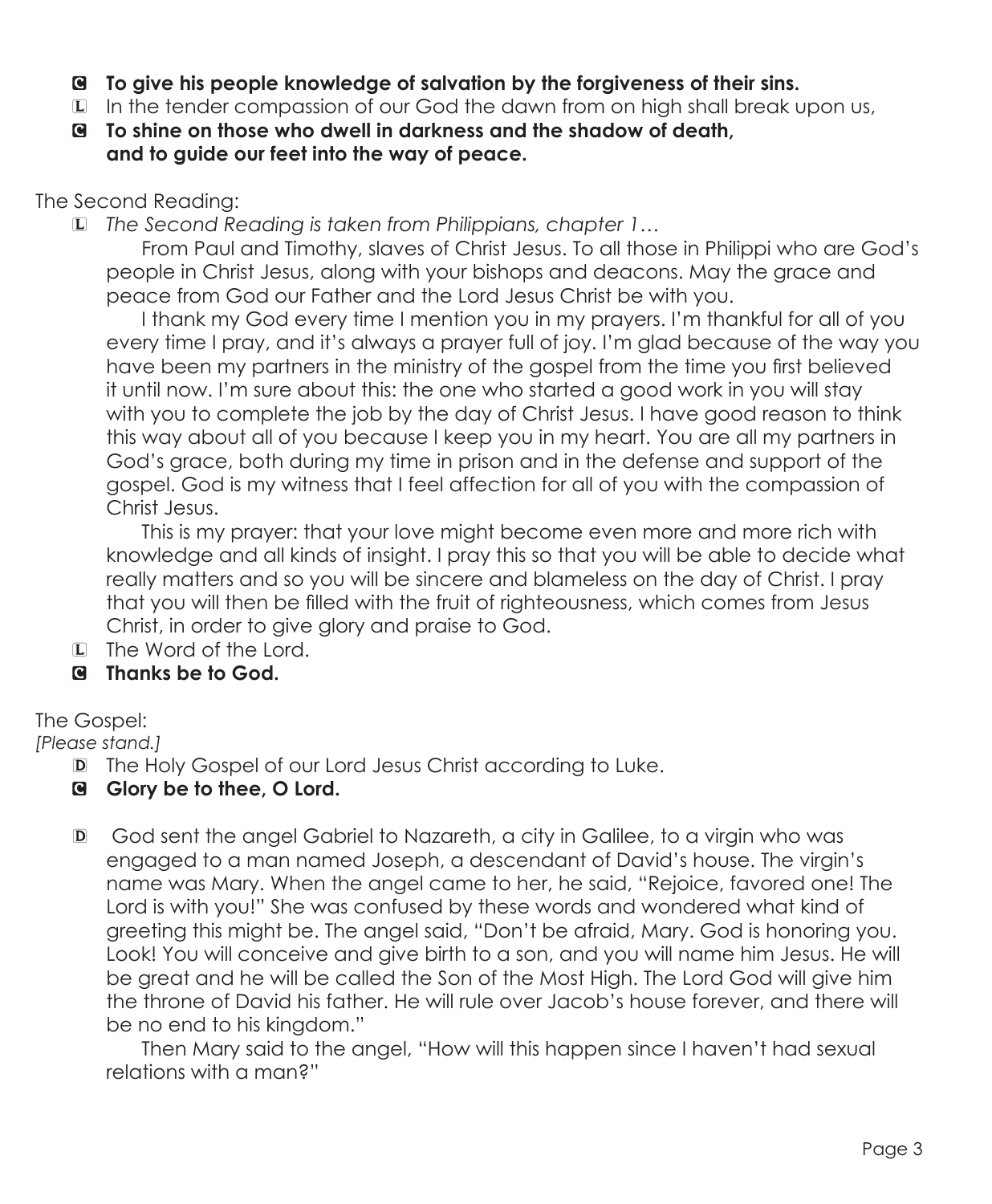The angel replied, "The Holy Spirit will come over you and the power of the Most High will overshadow you. Therefore, the one who is to be born will be holy. He will be called God's Son. Look, even in her old age, your relative Elizabeth has conceived a son. This woman who was labeled 'unable to conceive' is now six months pregnant. Nothing is impossible for God."

 Then Mary said, "I am the Lord's servant. Let it be with me just as you have said." Then the angel left her.

D The Gospel of the Lord.

#### C **Praise be to thee, O Christ.**

**SERMON Becky Robbins-Penniman** 

*[Please be seated.]*

#### **Nicene Creed**

#### *[Please stand.]*

C **We believe in one God, the Father, the Almighty, maker of heaven and earth, of all that is, seen and unseen.** 

 **We believe in one Lord, Jesus Christ, the only Son of God, eternally begotten of the Father, God from God, Light from Light, true God from true God, begotten, not made, of one Being with the Father. Through him all things were made. For us and for our salvation he came down from heaven: by the power of the Holy Spirit he became incarnate from the Virgin Mary, and was made man. For our sake he was crucified under Pontius Pilate; he suffered death and was buried. On the third day he rose again in accordance with the Scriptures; he ascended into heaven and is seated at the right hand of the Father. He will come again in glory to judge the living and the dead, and his kingdom will have no end.**

 **We believe in the Holy Spirit, the Lord, the giver of life, who proceeds from the Father and the Son. With the Father and the Son he is worshiped and glorified. He has spoken through the Prophets. We believe in one holy catholic and apostolic Church. We acknowledge one baptism for the forgiveness of sins. We look for the resurrection of the dead, and the life of the world to come. Amen.**

#### **Prayers of the People**

*[Please sit, stand, or kneel, as you prefer.]*

- D Let us pray for the whole state of Christ's Church and the world.
- L Almighty and everliving God, who in thy holy Word hast taught us to make prayers, and supplications, and to give thanks for all humanity: Receive these our prayers which we offer unto thy divine Majesty, beseeching thee to inspire continually the Universal Church with the spirit of truth, unity, and concord; and grant that all those who do confess thy holy Name may agree in the truth of thy holy Word, and live in unity and godly love. We pray in hope,
- C **Amen. Come, Lord Jesus.**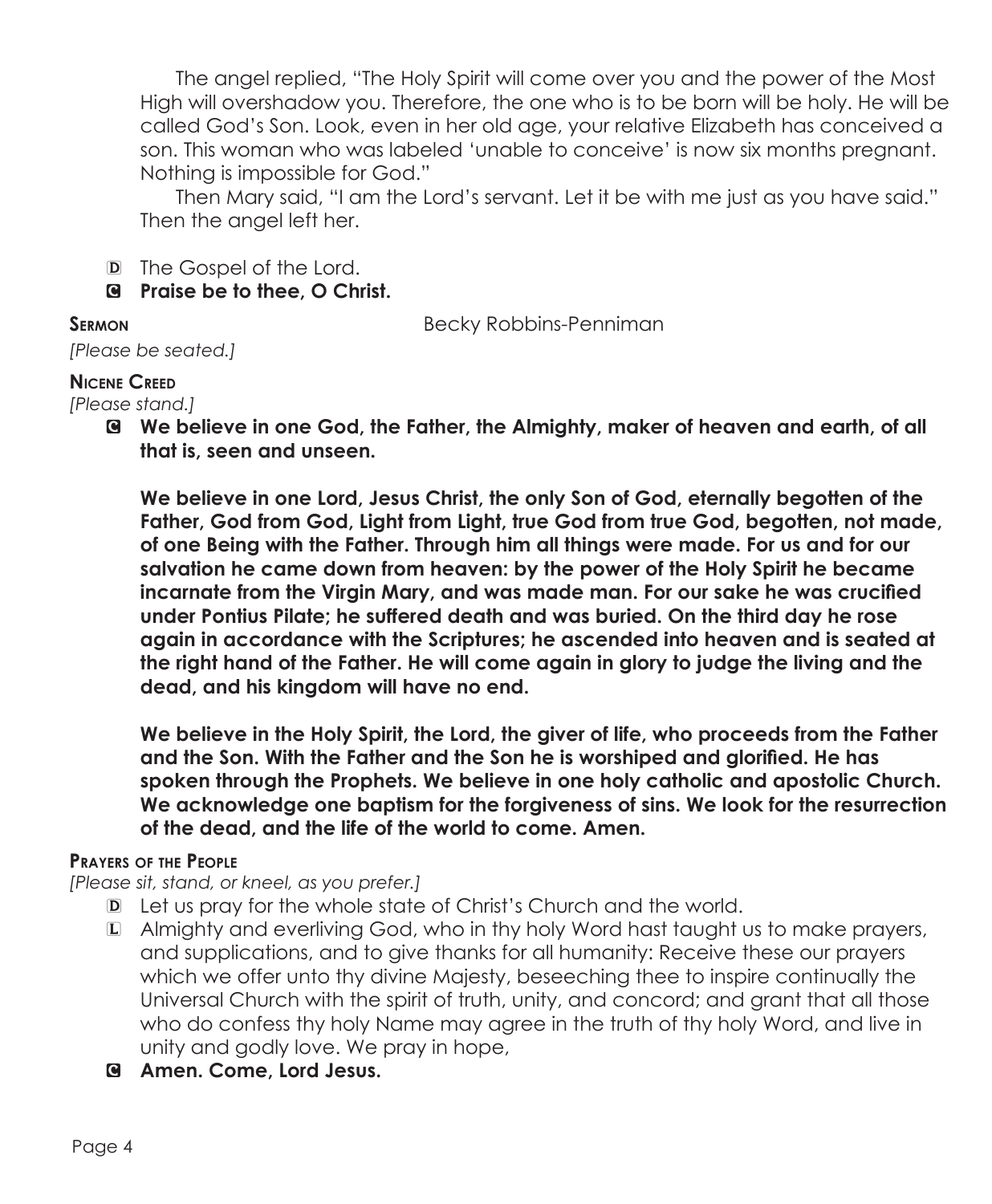L Give grace, O heavenly Father, to all bishops, especially to Michael, our Presiding Bishop; Dabney, our Bishop; Barry and Michael, our Assisting Bishops; Becky, our Rector; Cindy, our Deacon; Ann, our Priest Associate; to our companion diocese of the Dominican Republic; to the following churches in the Diocese of Southwest Florida: St. Wilfred's, Sarasota; St. James', Port Charlotte; Church of the Good Shepherd, Punta Gorda; to the Clearwater Deanery Collaboration Partners; and to all priests, deacons, and the laity in their ministry; that they may, both by their life and doctrine, set forth thy true and lively Word, and rightly and duly administer thy holy Sacraments. We pray in hope,

### C **Amen. Come, Lord Jesus.**

L And to all thy people give thy heavenly grace, and especially to this congregation here present; that, with meek heart and due reverence, they may hear and receive thy holy Word, truly serving thee in holiness and righteousness all the days of their life. We pray in hope,

### C **Amen. Come, Lord Jesus.**

L We beseech thee also so to rule the hearts of those who bear the authority of government in this and every land, especially President Trump, that they may be led to wise decisions and right actions for the welfare and peace of the world. We pray that all God's children, especially those in the Middle East, might live in the hope of the world peace for which we are created. We pray in hope,

#### C **Amen. Come, Lord Jesus.**

L And we most humbly beseech thee, of thy goodness, O Lord, to comfort and succor [*Add handwritten names from notebook*] and all those who, in this transitory life, are in trouble, sorrow, need, sickness, or any other adversity, especially those listed in the weekly news who have asked for our prayers. I now invite you to pray for others by name, aloud or in your hearts. [*Time is left for people to speak.*] We pray in hope,

#### C **Amen. Come, Lord Jesus.**

L Open, O Lord, the eyes of all people to behold thy gracious hand in all thy works, that, rejoicing in thy whole creation, they may honor thee with their substance, and be faithful stewards of thy bounty. We give thanks for the flowers given to the glory of God by Charles E. Shannon in memory of Joanie Shannon; and by Frank and Sandy Kneen with joy and thanks. We give thanks for all the blessings of this life, [*especially… read from notebook*]. We pray in hope,

#### C **Amen. Come, Lord Jesus.**

L And we also bless thy holy Name for all thy servants departed this life in thy faith and fear, [*especially… add names from notebook*]. Please add names of those on your heart, silently or aloud. [*Time is left for people to speak.*] We beseech thee to grant them continual growth in thy love and service; and to grant us grace so to follow the good examples of all thy saints, that with them we may be partakers of thy heavenly kingdom. We pray in hope,

#### C **Amen. Come, Lord Jesus.**

- L Grant these our prayers, O Father, for Jesus Christ's sake, our only Mediator and Advocate.
- C **Amen.**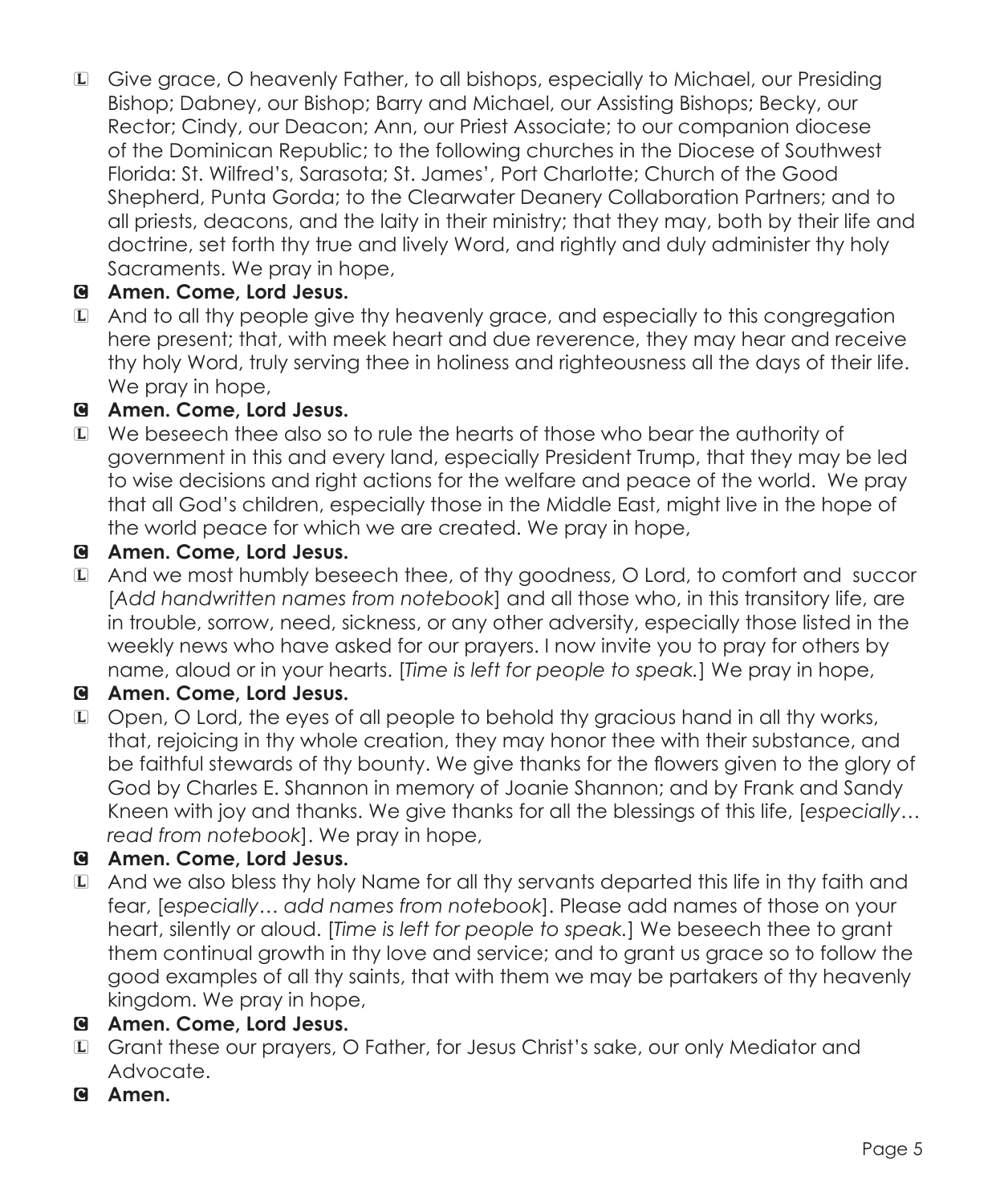#### **Confession and Forgiveness of Sin**

*[Please stand or kneel, as you choose.]*

- D Let us humbly confess our sins unto Almighty God. [*Silence is kept.]* Most merciful God,…
- C **we confess that we have sinned against thee in thought, word, and deed, by what we have done, and by what we have left undone. We have not loved thee with our whole heart; we have not loved our neighbors as ourselves. We are truly sorry and we humbly repent. For the sake of thy Son Jesus Christ, have mercy on us and forgive us; that we may delight in thy will, and walk in thy ways, to the glory of thy Name. Amen.**
- P Almighty God, our heavenly Father, who of his great mercy hath promised forgiveness of sins to those who with hearty repentance and true faith turn unto him, have mercy upon you, pardon and deliver you from all your sins, confirm and strengthen you in all goodness, and bring you to everlasting life; through Jesus Christ our Lord.
- C **Amen.**

#### **Prayers and Blessings**

#### **The Peace**

*[Please stand.]*

- **P** The peace of the Lord be always with you.
- C **And with thy spirit.**

## **The Holy Communion**

#### **Offertory Music**

#### **Offertory Sentence**

D Let us with gladness present the offerings and oblations of our life and labor to the Lord.

*[Please be seated.]*

#### **Presentation of the Offerings**

*[Please stand when the deacon receives the offering.]*

- D As we receive these gifts, we acknowledge:
- C **All things come from thee, O Lord, and of thine own have we given thee.**

#### **The Great Thanksgiving:** Eucharistic Prayer I

- P The Lord be with you.
- C **And with thy spirit.**
- P Lift up your hearts.
- C **We lift them up unto the Lord.**
- **P** Let us give thanks unto our Lord God.
- C **It is meet and right so to do.**
- P It is very meet, right, and our bounden duty, that we should at all times, and in all places, give thanks unto thee, O Lord, holy Father, almighty, everlasting God. Because thou didst send thy beloved Son to redeem us from sin and death, and to make us heirs in him of everlasting life; that when he shall come again in power and great triumph to judge the world, we may without shame or fear rejoice to behold his appearing. Therefore with Angels and Archangels, and with all the company of heaven, we laud and magnify thy glorious Name; evermore praising thee, and saying,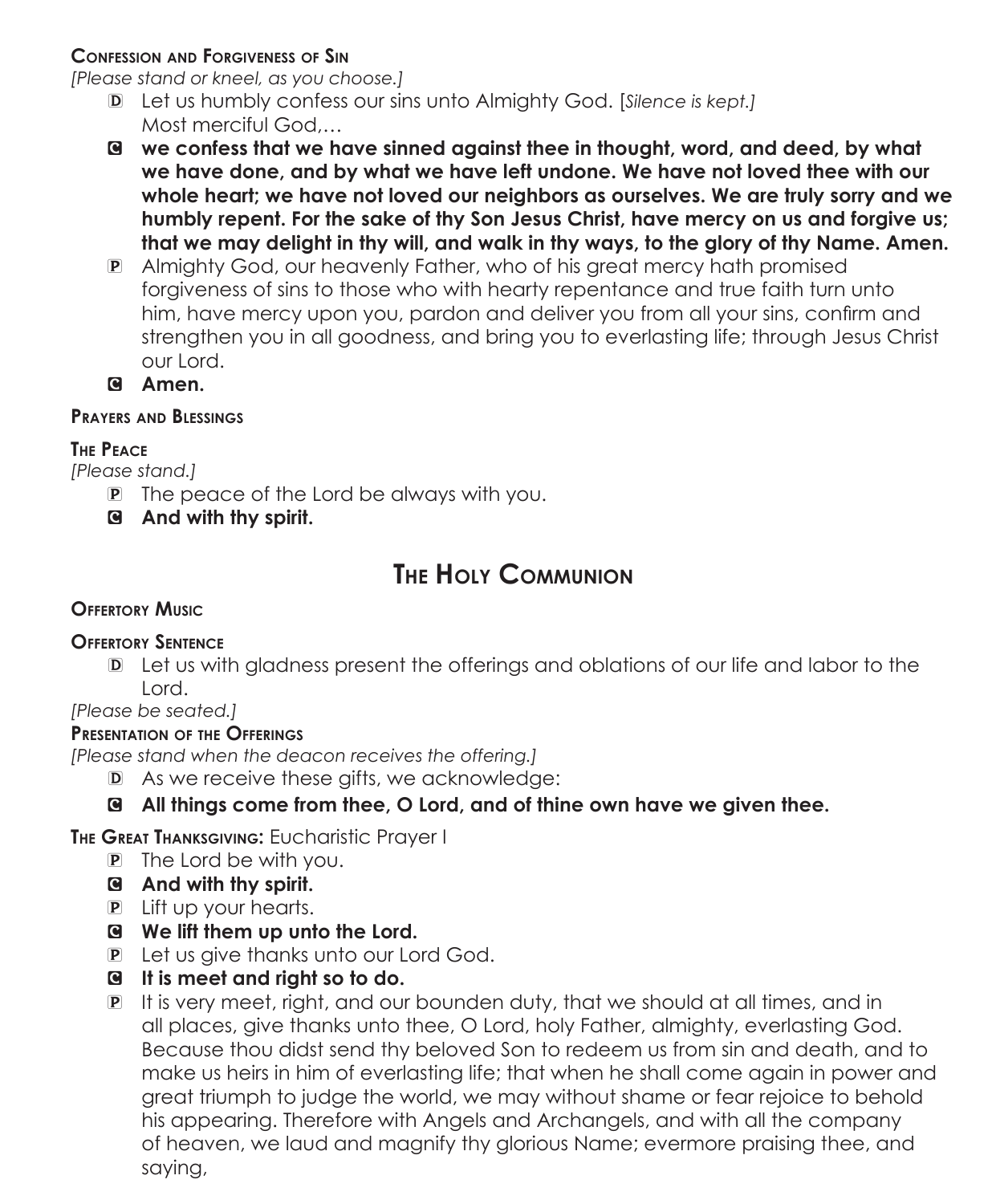C **Holy, holy, holy, Lord God of Hosts: Heaven and earth are full of thy glory. Glory be to thee, O Lord Most High. Blessed is he that cometh in the name of the Lord. Hosanna in the highest.**

*[Please kneel or stand, as you choose.]*

P All glory be to thee, Almighty God, our heavenly Father, for that thou, of thy tender mercy, didst give thine only Son Jesus Christ to suffer death upon the cross for our redemption; who made there, by his one oblation of himself once offered, a full, perfect, and sufficient sacrifice, oblation, and satisfaction, for the sins of the whole world; and did institute, and in his holy Gospel command us to continue, a perpetual memory of that his precious death and sacrifice, until his coming again.

 For in the night in which he was betrayed, he took bread; and when he had given thanks, he brake it, and gave it to his disciples, saying, "Take, eat, this is my Body, which is given for you. Do this in remembrance of me."

Likewise, after supper, he took the cup; and when he had given thanks, he gave it to them, saying, "Drink ye all of this; for this is my Blood of the New Testament, which is shed for you, and for many, for the remission of sins. Do this, as oft as ye shall drink it, in remembrance of me."

 Wherefore, O Lord and heavenly Father, according to the institution of thy dearly beloved Son our Savior Jesus Christ, we, thy humble servants, do celebrate and make here before thy divine majesty, with these thy holy gifts, which we now offer unto thee, the memorial thy Son hath commanded us to make; having in remembrance his blessed passion and precious death, his mighty resurrection and glorious ascension; rendering unto thee most hearty thanks for the innumerable benefits procured unto us by the same. And we most humbly beseech thee, O merciful Father, to hear us; and, of thy almighty goodness, vouchsafe to bless and sanctify, with thy Word and Holy Spirit, these thy gifts and creatures of bread and wine; that we, receiving them according to thy Son our Savior Jesus Christ's holy institution, in remembrance of his death and passion, may be partakers of his most blessed Body and Blood.

 And we earnestly desire thy fatherly goodness mercifully to accept this our sacrifice of praise and thanksgiving; most humbly beseeching thee to grant that, by the merits and death of thy Son Jesus Christ, and through faith in his blood, we, and all thy whole Church, may obtain remission of our sins, and all other benefits of his passion.

C **And here we offer and present unto thee, O Lord, our selves, our souls and bodies, to be a reasonable, holy, and living sacrifice unto thee; humbly beseeching thee that we, and all others who shall be partakers of this Holy Communion, may worthily receive the most precious Body and Blood of thy son Jesus Christ, be filled with thy grace and heavenly benediction, and made one body with him, that he may dwell in us, and we in him.**

 **And although we are unworthy, through our manifold sins, to offer unto thee any sacrifice, yet we beseech thee to accept this our bounden duty and service, not weighing our merits, but pardoning our offenses, through Jesus Christ our Lord;**